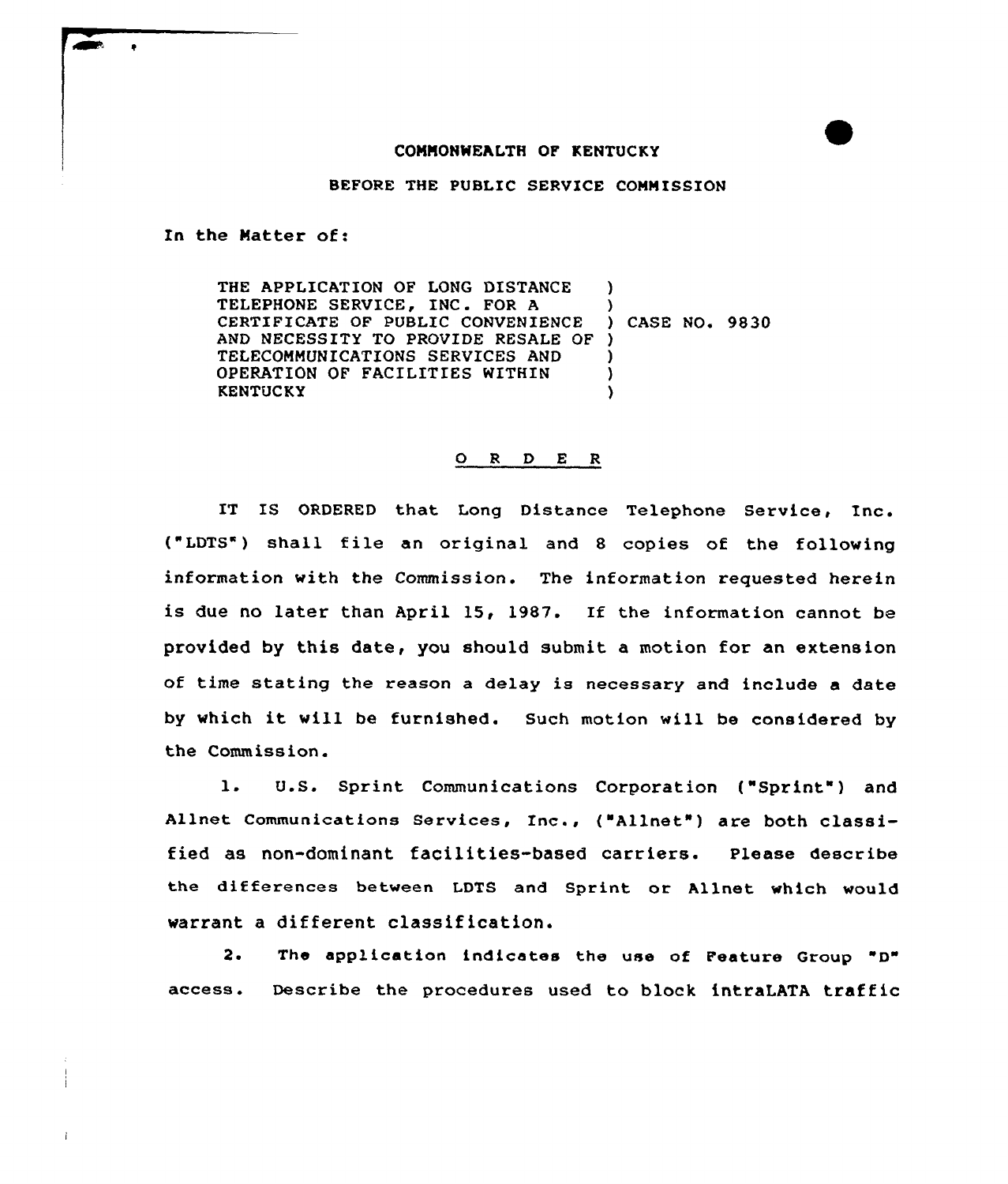when cut through dialing (dialing  $10xxx$ ) is used. If this traffic is not blocked, describe the procedures necessary to accomplish blocking.

3. When cut through dialing is used, can the local exchange carrier block intraLATA traffic2

4. In Administrative Case No. 273, by Order dated Nay 25, 1984, the Commission found that non-dominant carriers could offer a lower quality of service than that set out in 807 KAR 5:061, Sections 19, 20 and 21(5), under the following conditions:

> a) the carrier should notify the Commission as to what the standards will be and how they will be determined, and

> b) the carrier should notify its customers of the lower quality of service to be offered.

Does the absence of any such notification imply that LDTS intends to fully comply with the service standards contained in 807 KAR 5:061?

5. The tariff filed with the application contains different rates for intraLATA and interLATA service. In the absence of equal access, or any other type of access where Automatic Number Identification is provided, please describe the procedure used for distinguishing between intraLATA and interLATA traffic.

6. In the definition of "Chargeable time" on page <sup>1</sup> of the tariff, the term "connection" is used. Please provide <sup>a</sup> complete definition of "connection" as used in this context. This definition is important if "Answer Supervision" is not provided.

 $-2-$